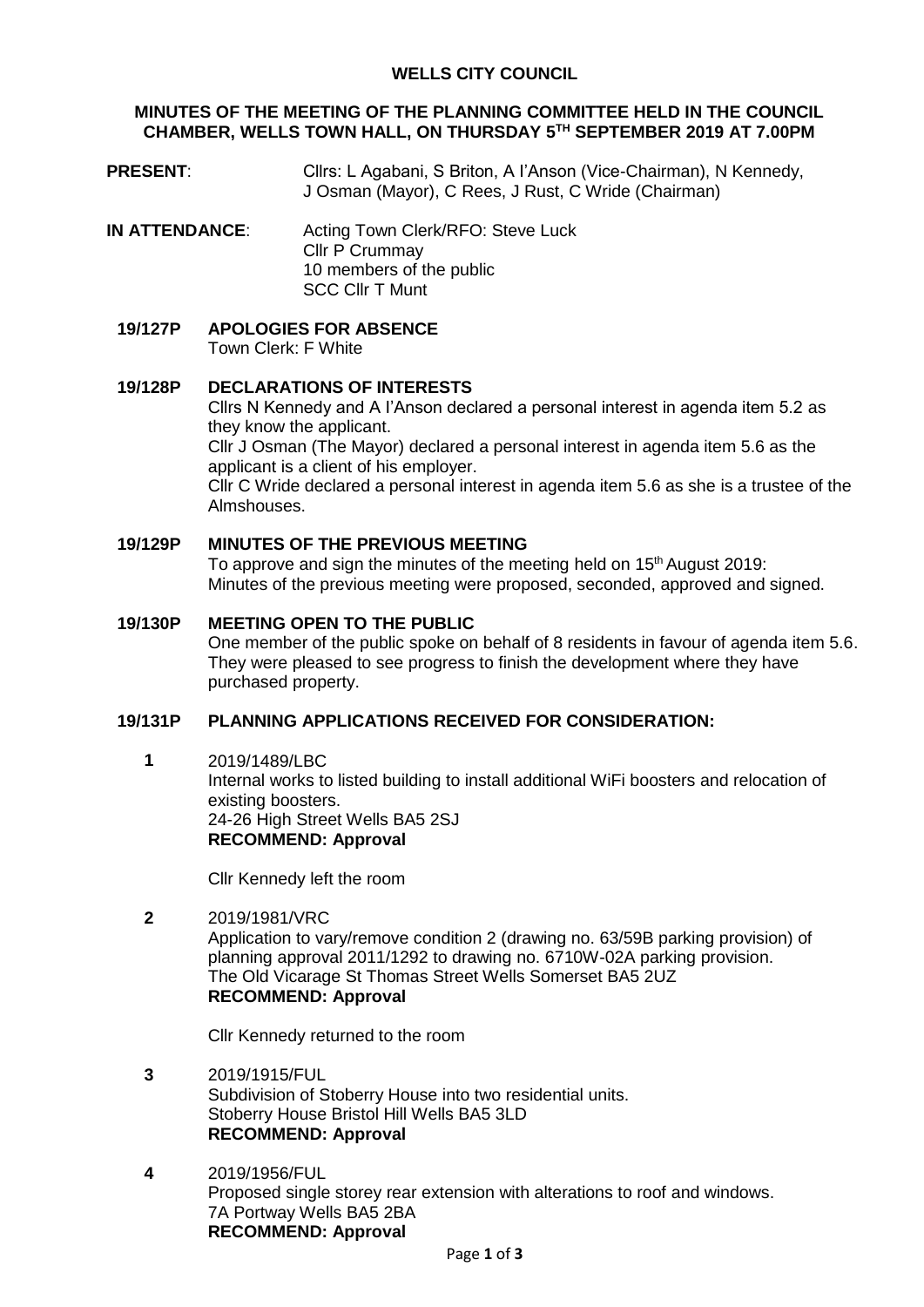**5** 2019/1790/FUL

Rear and side extensions, new garage, perimeter walling and change of use from 1 dwelling to 2 dwellings. 2 Goodymoor Avenue Wells Somerset BA5 2JH **RECOMMEND: Refusal - over development of the site**

Cllr Osman left the room

**6** 2019/2022/FUL Full planning application to substitute plots 37-63, (27 dwellings) for 3no. two bed, 1no. two bed and 6no. three bed bungalow dwellings on the site of previously approved development 2012/1472. Land at Ash Close Wells Somerset BA5 2QR **RECOMMEND: Approval**

Cllr Osman returned to the room

- **7** 2019/2039/LBC Minor alterations to internal layout and removal of dormer to be replaced with velux window. Chamberlain House Chamberlain Street Wells BA5 2PE **RECOMMEND: Approval**
- **8** 2019/1856/LBC **AND** 2019/1856/HSE Replacement of existing front door and first floor window. Pilgrims Cottage 12 St Cuthbert Street Wells Somerset BA5 2AW **RECOMMEND: Approval**
- **9** 2019/2091/LBC New studwork walls to existing function room to create new manager's accommodation. Existing manager's accommodation to be utilised as a staff area. 36 High Street Wells BA5 2SG **RECOMMEND: Approval**
- **10** 2019/2089/LBC Installation of a blue plaque to the front external wall. 17 Sadler Street Wells BA5 2RR **RECOMMEND: Approval**
- **11** 2019/2087/LBC Erection of a sign. 32 Chamberlain Street Wells BA5 2PJ **RECOMMEND: Approval**
- **12** 2019/2124/FUL Erection of an attached new 1no. bungalow dwelling. 32 Jocelyn Drive Wells BA5 2ER **RECOMMEND: Approval**
- **13** 2019/2123/LBC Repair and maintenance work to the boundary wall along Chamberlain Street and bordering Bubwith House. 4 Bubwiths Almshouses Priest Row Wells BA5 2QE **RECOMMEND: Approval**